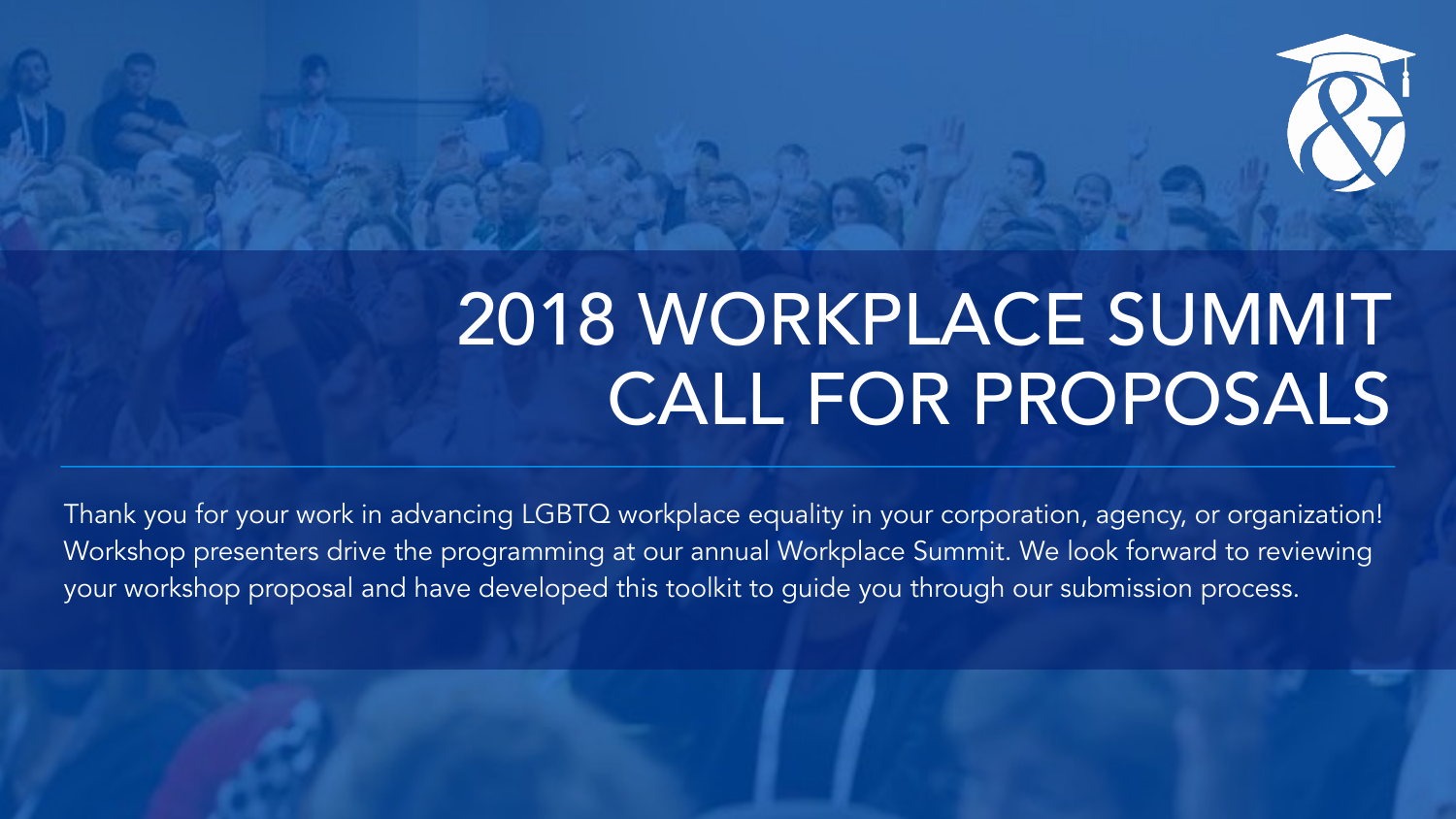## IMPORTANT DEADLINES

- MARCH 22 ONLINE PROPOSAL SUBMISSION OPENS
- **MAY 18**
- JUNE 11 OF PROPOSALS
- AUGUST 16 WORKSHOP PRESENTER TOWN CALL



## NOTIFICATION OF ACCEPTANCE/REJECTION PROPOSAL SUBMISSION DEADLINE



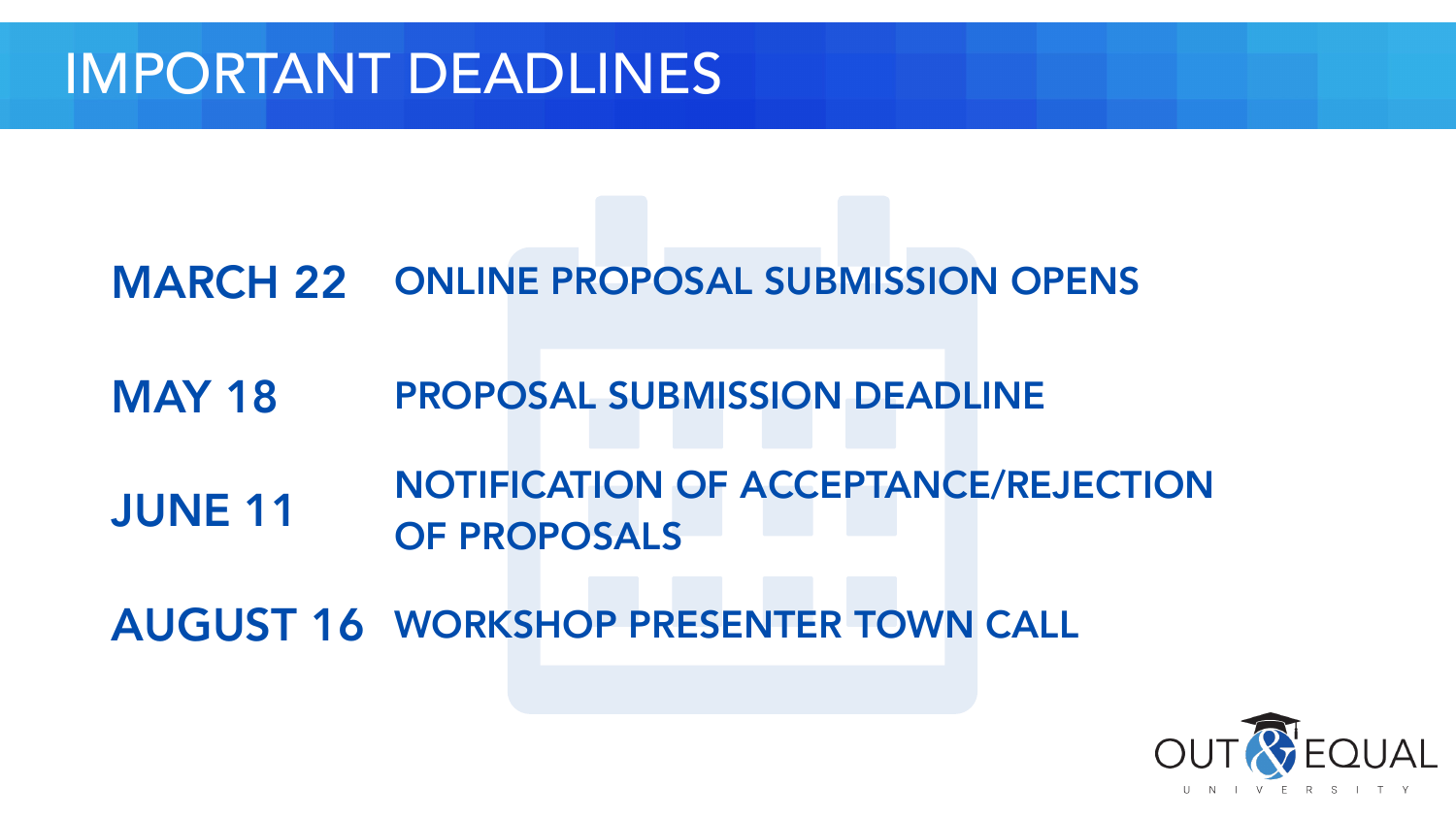## WORKPLACE SUMMIT EDUCATION COMMITMENTS

1. Peer-to-Peer Education. The Workplace Summit is renowned for the education opportunities it provides. Our focus on peer-to-peer education, which centers those working in Fortune 1000 companies or the federal government, allows for sharing of best practices from those living and

3. Focus on LGBT Workplace Equality. While the Workplace Summit offers opportunities for networking and professional development, the bulk of the Summit is dedicated to sharing best





educational conference environment that encourages participation from all people regardless of gender identity and expression, sexual orientation, race/ethnicity, or ability We are particularly interested in proposals that pay special attention to the workplace experiences of people of color,

- working on issues of LGBT workplace equality.
- 2. Diversity & Intersectionality. Out & Equal's goal is to create an inclusive, authentic, and transgender people, bisexuals, and queer people.
- practices in order to create and sustain LGBT-inclusive workplaces.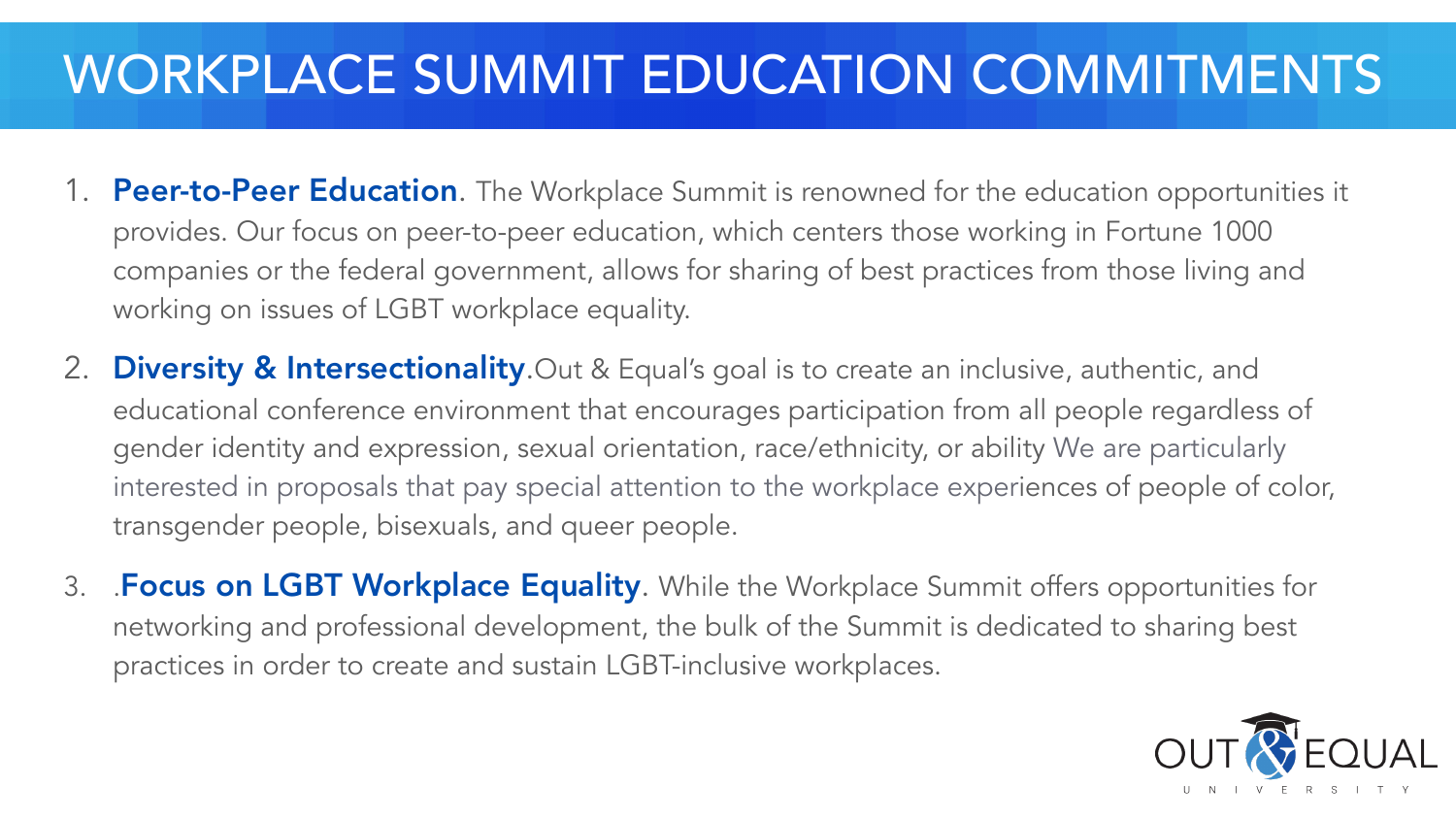## TIPS FOR A SUCCESSFUL PROPOSAL

Out & Equal is committed to highlighting innovative, peer-to-peer education that showcases best practices in LGBT workplace equality. In order to maximize the chances of your session being accepted, keep the following in mind:

Relate content to workplace equality. There are a very limited number of openings for workshops geared toward professional development. Your proposal will have a stronger chance of acceptance if it relates

2. Provide concrete, substantive takeaways. Highly rated workshops usually include a handout or other supplementary materials. Proposals that clearly articulate takeaways have a much higher acceptance rate.

3. Include diverse voices. The strongest workshops include voices and perspectives from more than one viewpoint. We seek to mirror the diversity of participants at the 2017 Workplace Summit, with special attention to the workplace experiences of people of color, transgender people, bisexuals, and queer people.

4. Present a new workshop. Consider proposing something that has not been previously offered at Summit. If submitting a previous proposal, be sure to edit the proposal to reflect updates, changes in takeaways, etc.

5. Present dynamically. While most workshops are best formatted as a panel, others can be presented as a





- directly to diversity & inclusion within the LGBT community and business sector.
- 
- 
- 
- lecture, debate, roundtable or other format.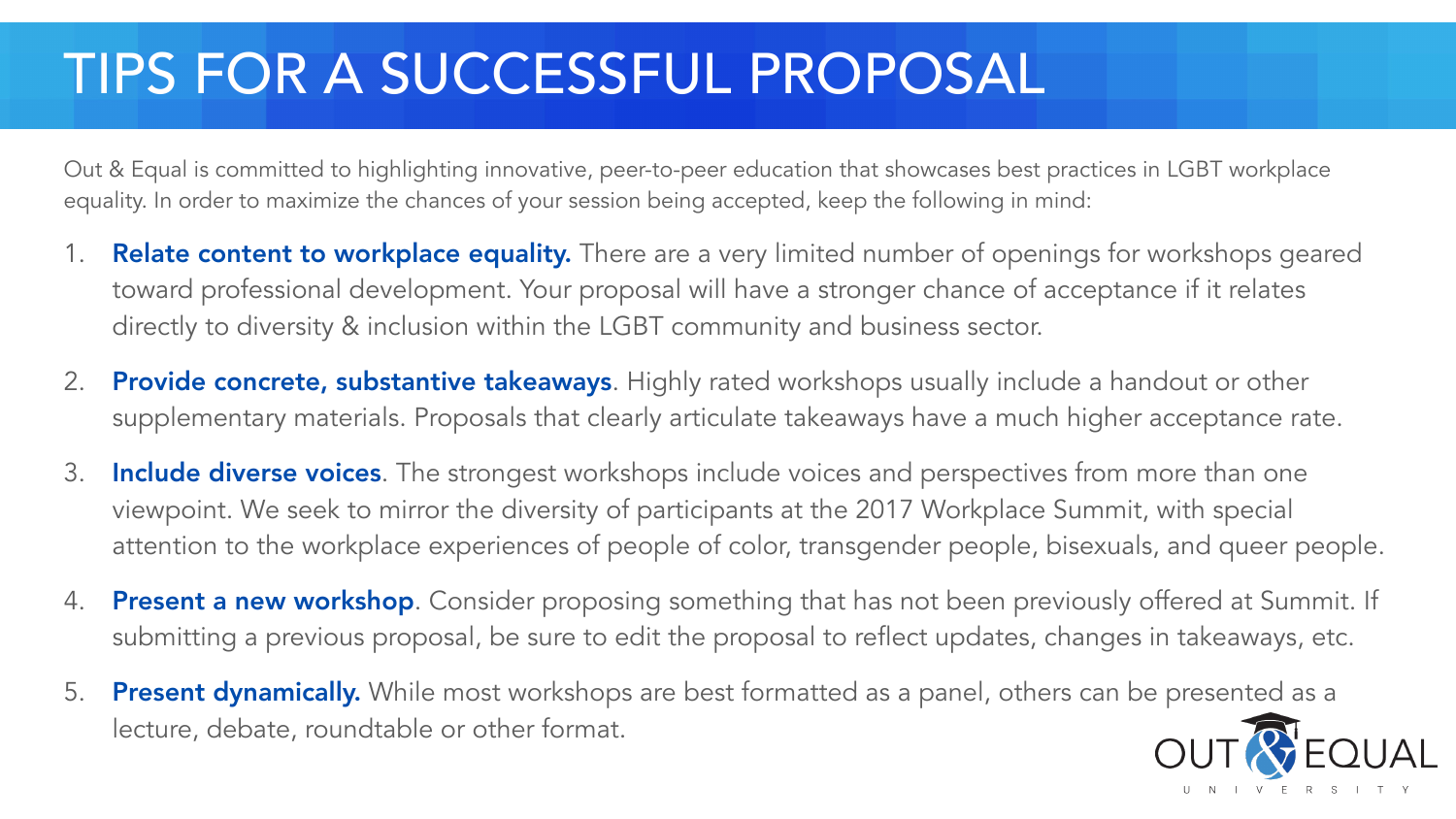## USING PROPOSALSPACE

2018 Workplace Summit Call for Proposals (ProposalSpace)

# <https://proposalspace.com/calls/d/859>

• You will be asked to create a new account— only the submitter needs an account. Use an email you check frequently— notifications will come through ProposalSpace.

• Be sure to collect all information before you begin! We suggest saving in a word

- 
- processing file and then copying the information into the form.
- bios are optional, but welcome!



• Be sure to collect speaker demographic information before submission. Speaker



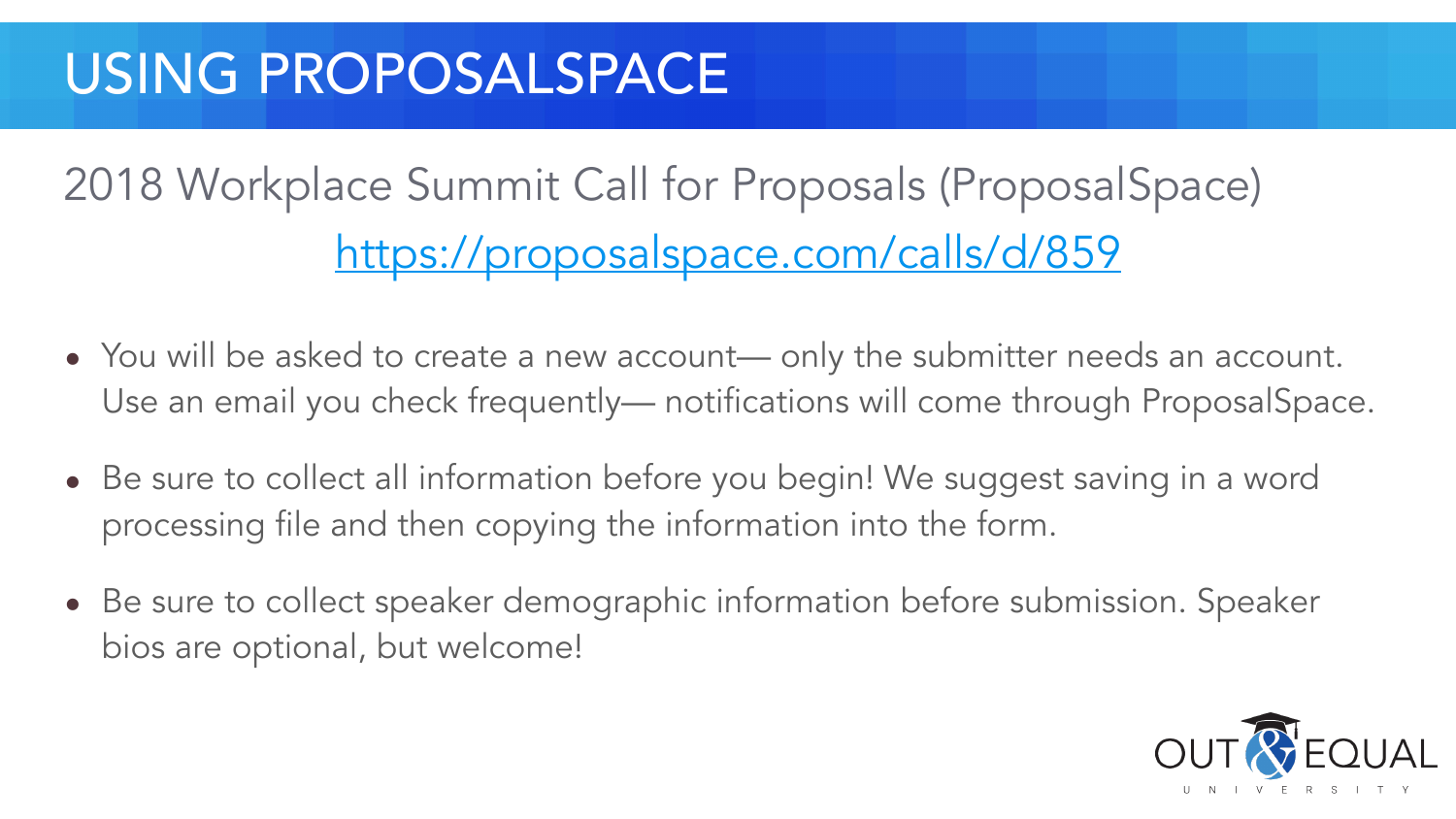### TABLE OF CONTENTS

**Proposal Content** Presenters **O** Add Presenter Terms & Conditions

### $\Box$  Print

**ODELETE** 

### **Proposal Content**

### OSession Title (required)

The title should be concise and catchy to attract attendance.

Limit: 10 words | Word count: 0

### **OBrief Session Abstract (required)**

This brief abstract appears in the Summit program and is meant to attract attendance.

### OPlease provide an expanded proposal. (required)

This information is not shared with Summit attendees. The workshop review committee uses this information to evaluate your proposal. Click on the orange question mark for more details.

## SUBMITTING A PROPOSAL



### CArea of Focus (at least one required)

B / U ... A . A . E . 日日理理

Workshops are categorized by topic for review and programming purposes. Choose up to THREE (3) topics that best describe the content of your proposed workshop. Note: Out & Equal may adjust the areas of focus that appear in the final program.

- Allies
- Bisexual+
- **ERG/BRG**
- General
- □ Global
- Intersectionality
- Law, Policy & Benefits
- □ LGBTQ Marketing
- Professional Development & Executive Leadership
- D Queer
- Talent Acquisition & Retention
- a Transgender & Gender-expansive

### Session Title (10 words max)

• The title should be concise and catchy to attract attendance.

## Brief Session Abstract (required)

• This brief abstract appears in the Summit program and is meant to attract attendance.

### Please provide an expanded proposal.

• This information is not shared with Summit attendees. The workshop review committee uses this information to evaluate your proposal. In addition to specifying relevance to LGBTQ workplace inclusion, successful proposals will provide most or all of the following:

- - ‣ outline of the presentation
	- ‣ clear audience takeaways
	-
	-
	-

‣ method of audience interactivity

‣ explanation of material handouts

‣ background of presenters/organization with subject matter

Specify 2-3 key takeways from this session.



### Areas of Focus

• See next slide.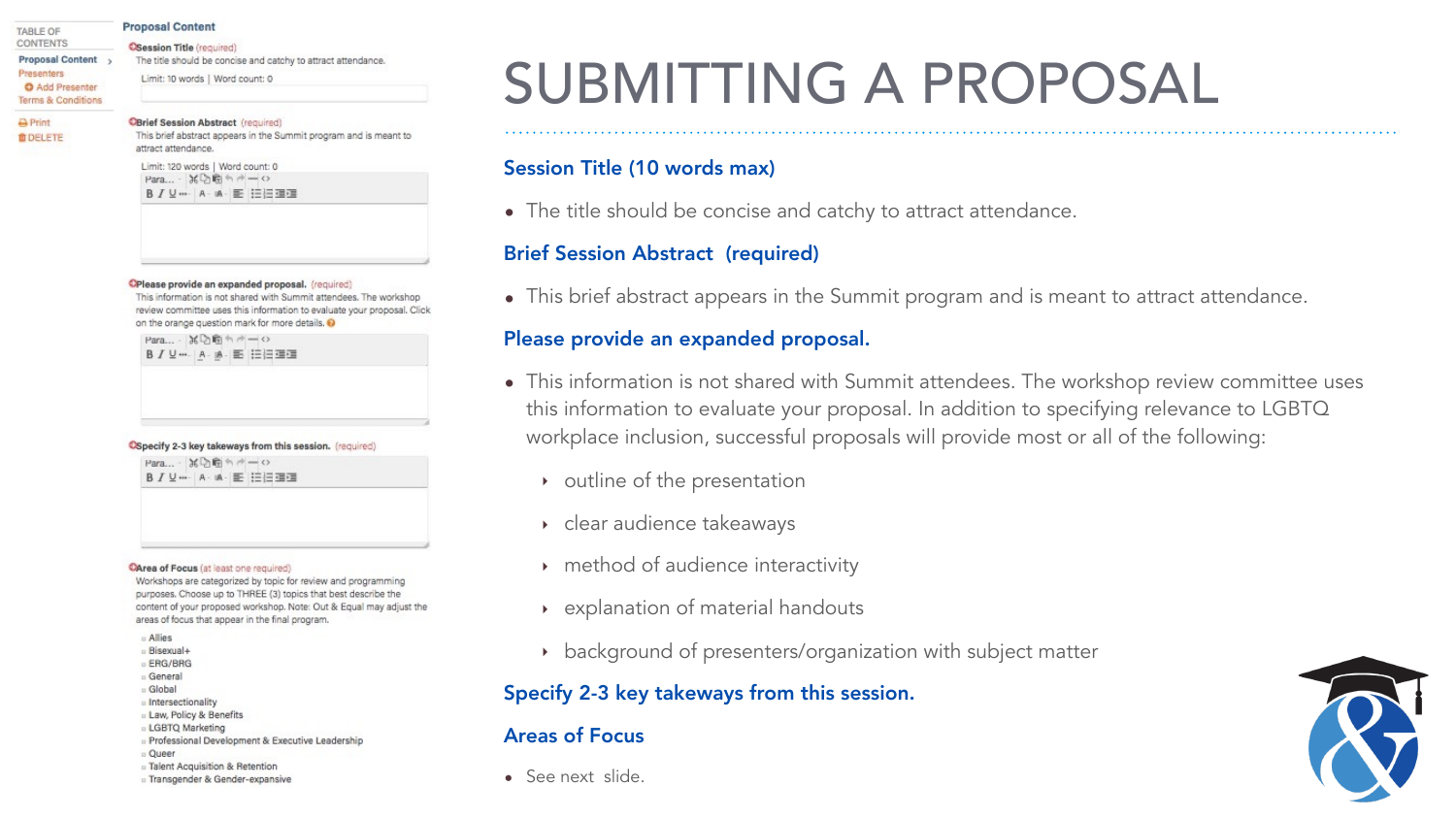## AREAS OF FOCUS

Allies

Bisexual+

ERG/BRG

General

Global

Intersectionality

Law, Policy & Benefits



LGBTQ Marketing

Professional Development & Executive Leadership

**Queer** 

Talent Acquisition & Retention

Transgender & Gender-Expansive



Workshops are categorized by topic for review and programming purposes. Choose up to THREE (3) topics that best describe the content of your proposed workshop. Note: Out & Equal may adjust the areas of focus that appear in the final program.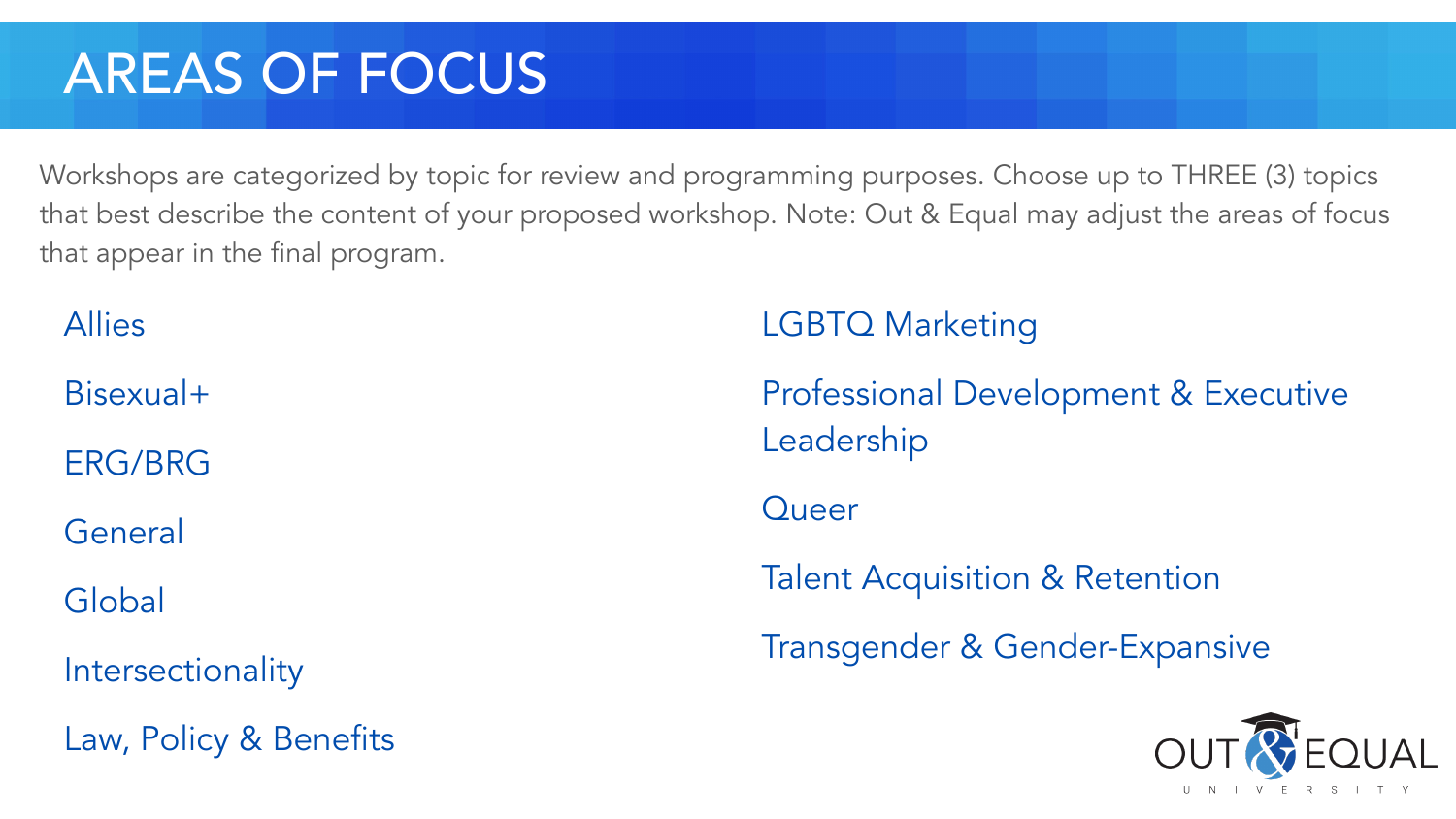## SUBMITTING A PROPOSAL, CONT.

15 minutes (individual TED-like



‣ 60 minutes

‣ 90 minutes



## Specify audience level

- Introductory: General audience will be new to the subject matter of your workshop. Designed for newcomers to LGBTQ workplace equality.
- Intermediate: Audience will be familiar with the subject matter, and may already be familiar with common practices and terms. Designed for those looking for next steps to change the corporate climate.
- Advanced: Audience is very familiar with the subject matter and may have several years of experience dealing with these issues. Designed for those who want to create new best practices and develop next steps for the advocacy frontier.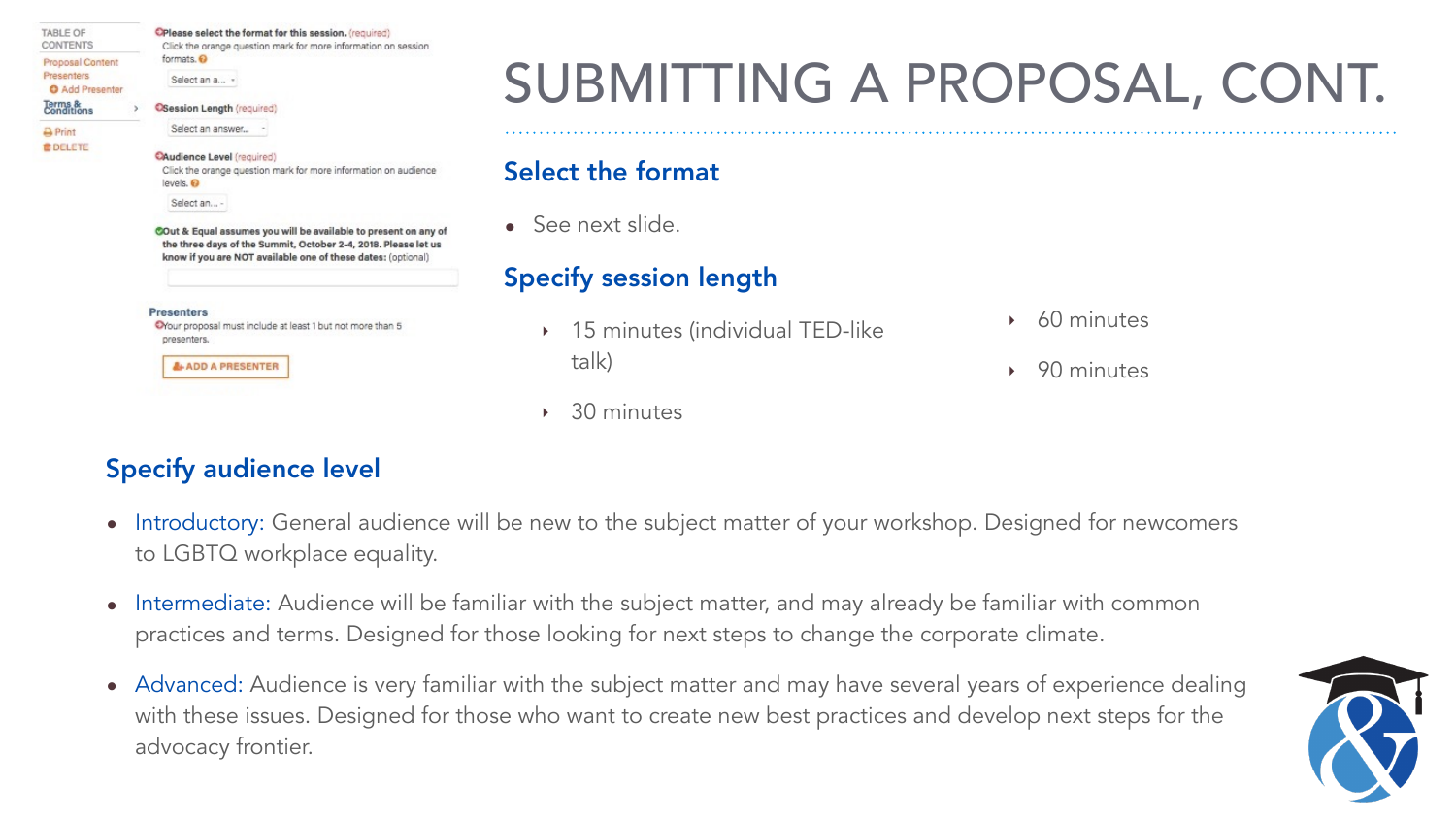## SESSION FORMATS

with time reserved for audience Q&A.

Presentation: case studies & best practices

- Panel: informed discussion by up to four people, moderated by a chairperson, and
	-
- Workshop: Interactive program focusing on active audience participation through
	-
- inspirational story-telling. (Submit a group of talks as one 60-min session, or an





hands-on activities and/or discussion.

Roundtable Discussion: hosted conversation on topics of common interest

NEW! TED-like talk: 15-minute presentations featuring innovative ideas or individual talk for 15-min)

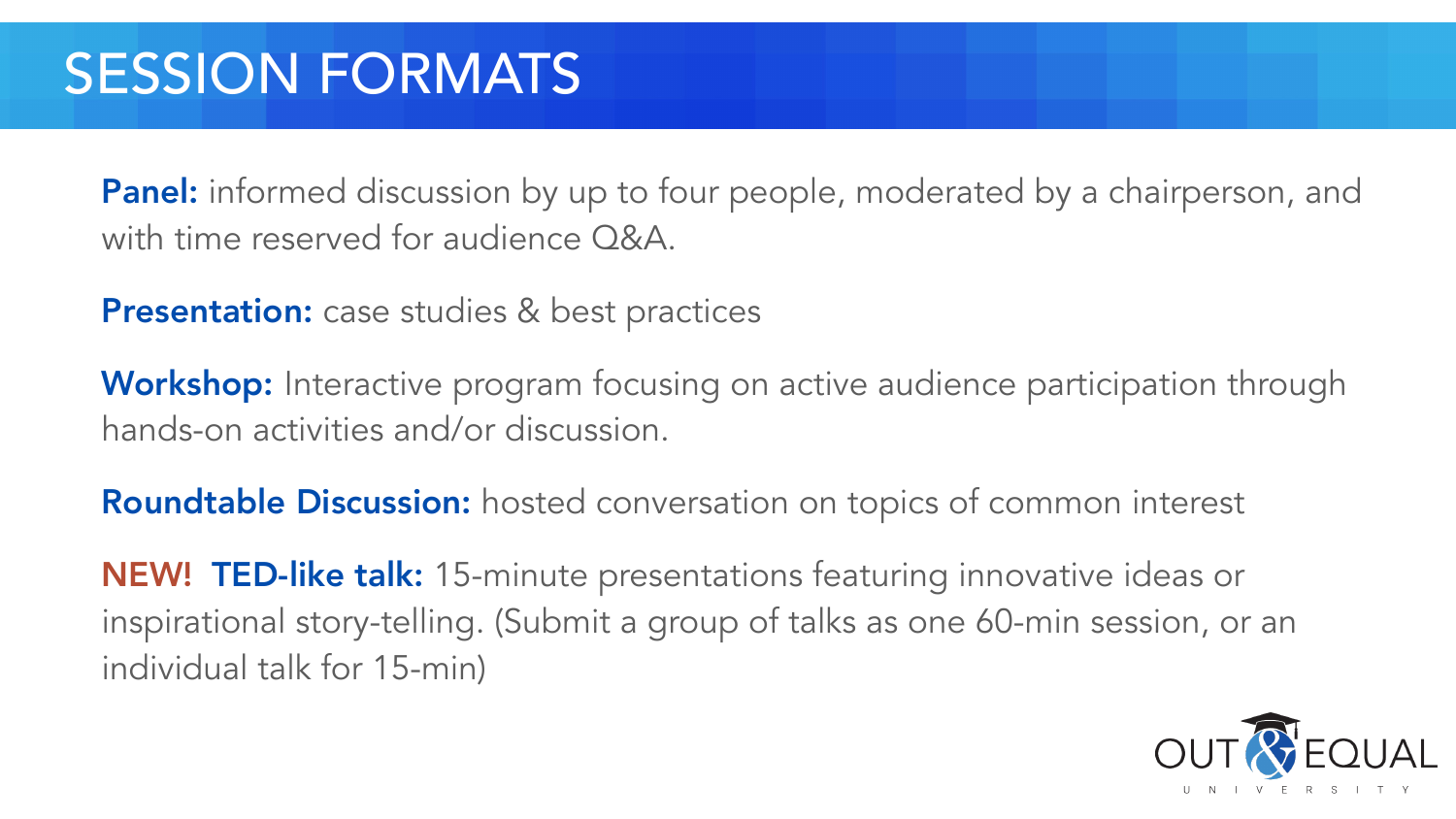### **Presenters**

Wour proposal must include at least 1 but not more than 5 presenters.

### **6 d** Isabel Porras

CName (required)

The person's name exactly as you would like it to appear in your proposal

۰

Isabel Porras

### **Corganization** (required)

The person's organization as you would like it to appear in your proposal

Out & Equal Workplace Advocates

OJob Title (required)

**CEmail Address (required)** 

CSpeaker Bio (50 word max) (optional)

Limit: 50 words | Word count: 0

Demographic Information

## SUBMITTING PRESENTER INFO

Out & Equal seeks to promote a diverse group of presenters and workshops that reflect the Workplace Sumit audience. We seek to mirrror the diversity of participants at the 2017 Workplace Summit, with special attention to the workplace experiences of people of color, transgender people, bisexuals, and queer people.

### **OSexual Orientation** (required)

Select an...

CRace/Ethnicity (required)

Select an answer...

CGender Identity (required)

Select an answer... -

**CDoes the speaker identify as transgender?** (at least one required)

- Yes
- $N<sub>o</sub>$

Cis the speaker a veteran of the US Armed Forces? (at least one required)

- . Yes
- $N<sub>o</sub>$

COut & Equal is committed to inclusion & diversity in all aspects. Please tell us what accommodation you require: (optional)

Out & Equal seeks to promote a diverse group of presenters and workshops that reflect the Workplace Summit audience. We seek to mirror the diversity of participants at the 2017 Workplace Summit, with special attention to the workplace experiences of people of color, transgender people, bisexuals, and queer people.

- Is the speaker a veteran of the Armed Forces?
- Will the speaker require accommodation?



Your proposal must include at least 1 but not more than 5 presenters. Submit information for each presenter separately. Workshop proposals that include information about everyone involved in leading the session are better positioned to be accepted.

## Presenter Information

- Name
- **Organization**
- Job Title
- Email Address
- Speaker Bio (50 word max)

## Demographic Information

- Sexual Orientation
- Race/Ethnicity
- Gender Identity
- Does the speaker identify as transgender?